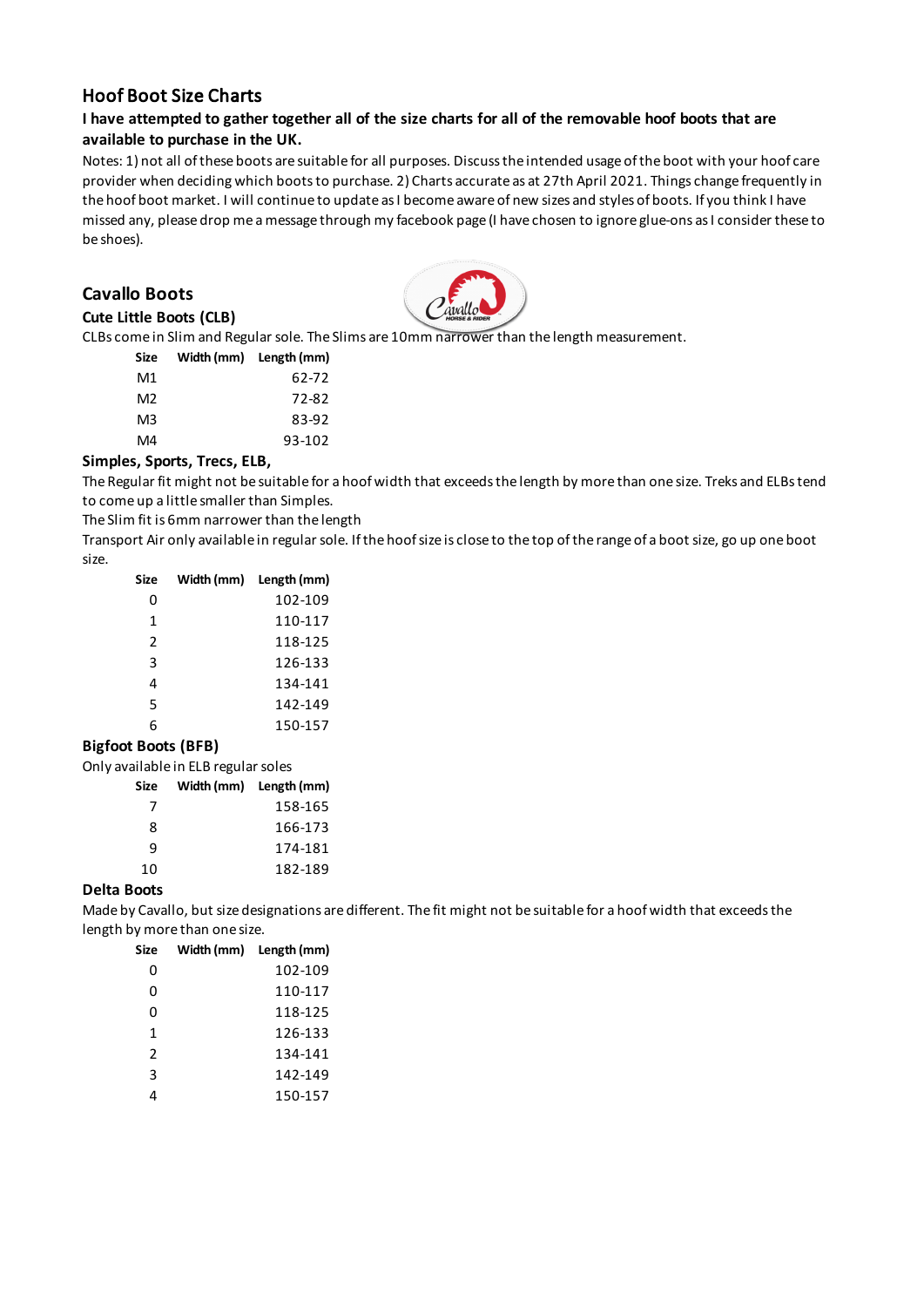# **Easycare Boots**

## **Easyboot Cloud**



| <b>Size</b>                         | Width (mm)         | Length (mm)                                       |
|-------------------------------------|--------------------|---------------------------------------------------|
| 0                                   | 89-98              | 101-111                                           |
| 0                                   | 98-108             | 111-117                                           |
| 1                                   | 108-124            | 117-130                                           |
| $\overline{c}$                      | 124-133            | 130-136                                           |
| 3                                   | 133-149            | 137-150                                           |
| 4                                   | 149-159            | 150-159                                           |
| 5                                   | 159-170            | 159-170                                           |
| 6                                   | 170-177            | 170-177                                           |
| 7                                   | 177-188            | 177-188                                           |
| 8                                   | 188-191            | 188-201                                           |
| <b>Easyboot Epic &amp; Original</b> |                    |                                                   |
| <b>Size</b>                         | Width (mm)         | Length (mm)                                       |
| Pony                                | 78-85              | 85-92                                             |
| 0                                   | 86-97              | 93-105                                            |
| 0                                   | 98-110             | 106-117                                           |
| 0                                   | 111-116            | 118-124                                           |
| 1                                   | 117-123            | 125-130                                           |
| $\overline{c}$                      | 124-130            | 131-140                                           |
| 3                                   | 131-139            | 141-150                                           |
| 4                                   | 140-150            | 151-163                                           |
| 5                                   | 151-163            | 164-174                                           |
| 6                                   | 164-175            | 175-188                                           |
| 7                                   | 176-192            | 189-195                                           |
| <b>Easyboot Fury</b>                |                    |                                                   |
| Size                                | Width (mm)         | Length (mm)                                       |
| 0                                   | 104-109            | 102-120                                           |
| 0.5                                 | 108-113            | 108-125                                           |
| 1                                   | 112-117            | 112-130                                           |
| 1.5                                 | 116-121            | 116-135                                           |
| 2                                   |                    | 120-140                                           |
|                                     | 120-125<br>124-129 | 124-145                                           |
| 2.5<br>3                            | 128-133            | 128-150                                           |
| 3.5                                 | 132-137            | 132-155                                           |
|                                     |                    |                                                   |
| 4                                   | 136-140            | 136-160<br>Easyboot Glove & Back Country inc 2016 |
| Size                                | Width (mm)         | Length (mm)                                       |
| 0                                   | 96-99              | 106-109                                           |
|                                     |                    |                                                   |
| 0.5                                 | 100-103            | 110-113                                           |
| 0                                   | 104-107            | 114-117<br>118-121                                |
| 0.5                                 | 108-111            |                                                   |
| 1                                   | 112-115            | 122-125                                           |
| 1.5                                 | 116-119            | 126-129                                           |
| 2                                   | 120-123            | 130-133                                           |
| 2.5                                 | 124-127            | 134-137                                           |
| 3                                   | 128-131            | 138-141                                           |
| 3.5                                 | 132-135            | 142-145                                           |
| 4                                   | 136-139            | 146-149                                           |
| 4.5                                 | 140-143            | 150-153                                           |
| 5                                   | 144-147            | 154-157                                           |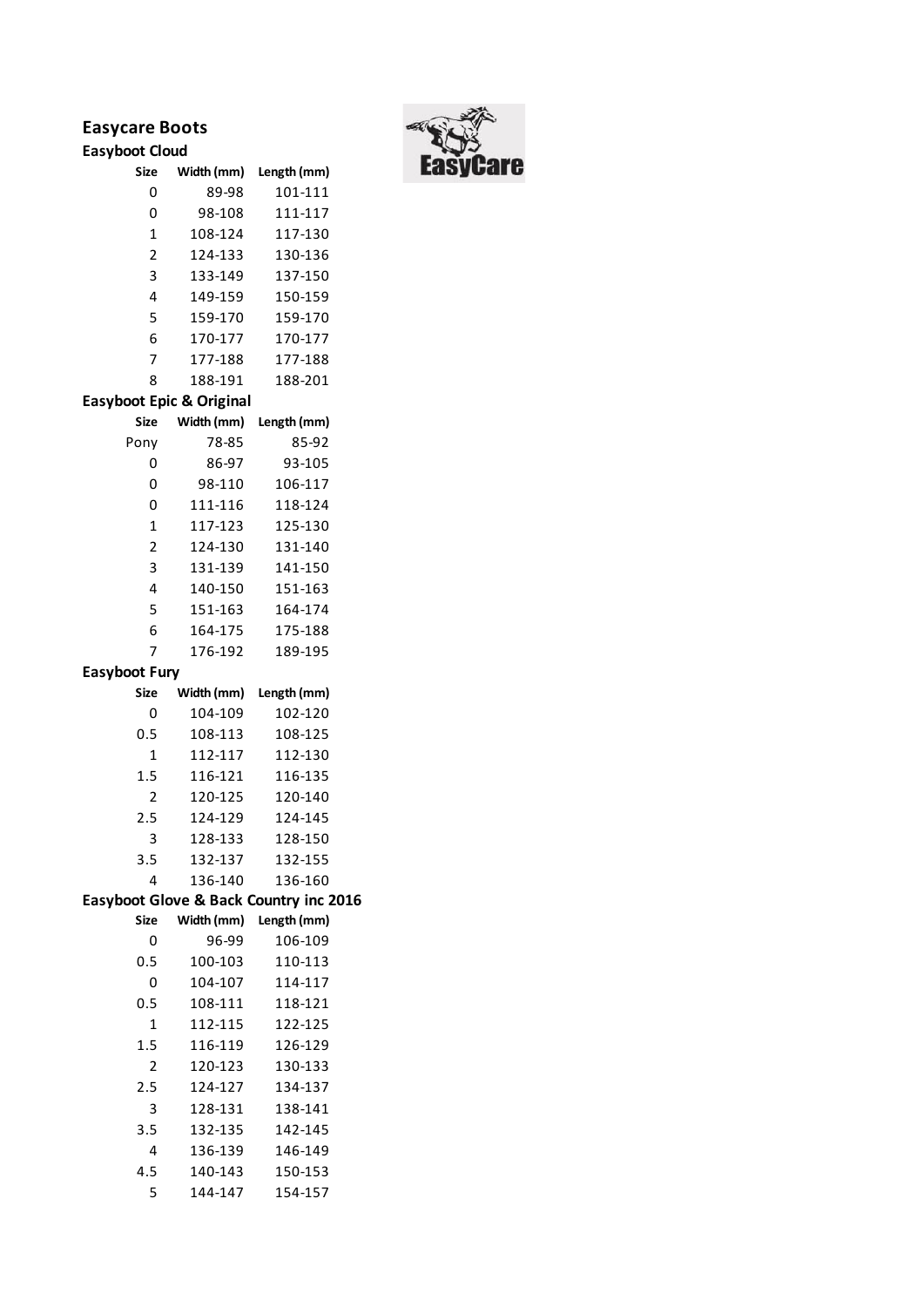| Easyboot Glove Wide & Back Country Wide inc 2016 |         |                                         |  |
|--------------------------------------------------|---------|-----------------------------------------|--|
| <b>Size</b>                                      |         | Width (mm) Length (mm)                  |  |
| 0W                                               | 114-117 | 114-117                                 |  |
| 0.5W                                             | 118-121 | 118-121                                 |  |
| 1W                                               | 122-125 | 122-125                                 |  |
|                                                  |         | 126-129                                 |  |
| 2W                                               | 130-133 | 130-133                                 |  |
| 2.5W                                             | 134-137 | 134-137                                 |  |
| 3W                                               | 138-141 | 138-141                                 |  |
| Easyboot Mini                                    |         |                                         |  |
| Size                                             |         | Width (mm) Length (mm)                  |  |
| MINI                                             | 44-49   | 49-54                                   |  |
| MINI 1                                           | 50-55   | 55-64                                   |  |
| MINI <sub>2</sub>                                | 56-65   | 65-72                                   |  |
| MINI 3                                           | 66-76   | 73-86                                   |  |
|                                                  |         | Easyboot Old Mac's G2/New Trail/New Mac |  |
| Size                                             |         | Width (mm) Length (mm)                  |  |
| 0                                                | 100-105 | 105-110                                 |  |
| 1                                                | 105-110 | 110-115                                 |  |
| $\overline{2}$                                   | 110-115 | 115-120                                 |  |
| 3                                                | 115-120 | 120-125                                 |  |
| 4                                                | 120-125 | 125-130                                 |  |
| 5                                                | 125-130 | 130-135                                 |  |
| 6                                                | 130-135 | 135-140                                 |  |
| 7                                                | 135-140 | 140-145                                 |  |
| 8                                                | 140-145 | 145-150                                 |  |
| 9                                                | 145-150 | 150-155                                 |  |
| 10                                               | 150-155 | 155-160                                 |  |
| 11                                               | 155-165 | 160-170                                 |  |
| 12                                               | 165-175 | 170-180                                 |  |
| <b>Easyboot RX</b>                               |         |                                         |  |
| Size                                             |         | Width (mm) Length (mm)                  |  |
| 0                                                | 98-110  | 106-117                                 |  |
| 0                                                |         | 111-116 118-124                         |  |
| 1                                                | 117-123 | 125-130                                 |  |
| 2                                                | 124-130 | 131-140                                 |  |
| 3                                                | 131-139 | 141-150                                 |  |
| 4                                                | 140-150 | 151-163                                 |  |
| 5                                                | 151-163 | 164-174                                 |  |
| 6                                                | 164-175 | 175-188                                 |  |
| 7                                                | 176-192 | 189-195                                 |  |
|                                                  |         |                                         |  |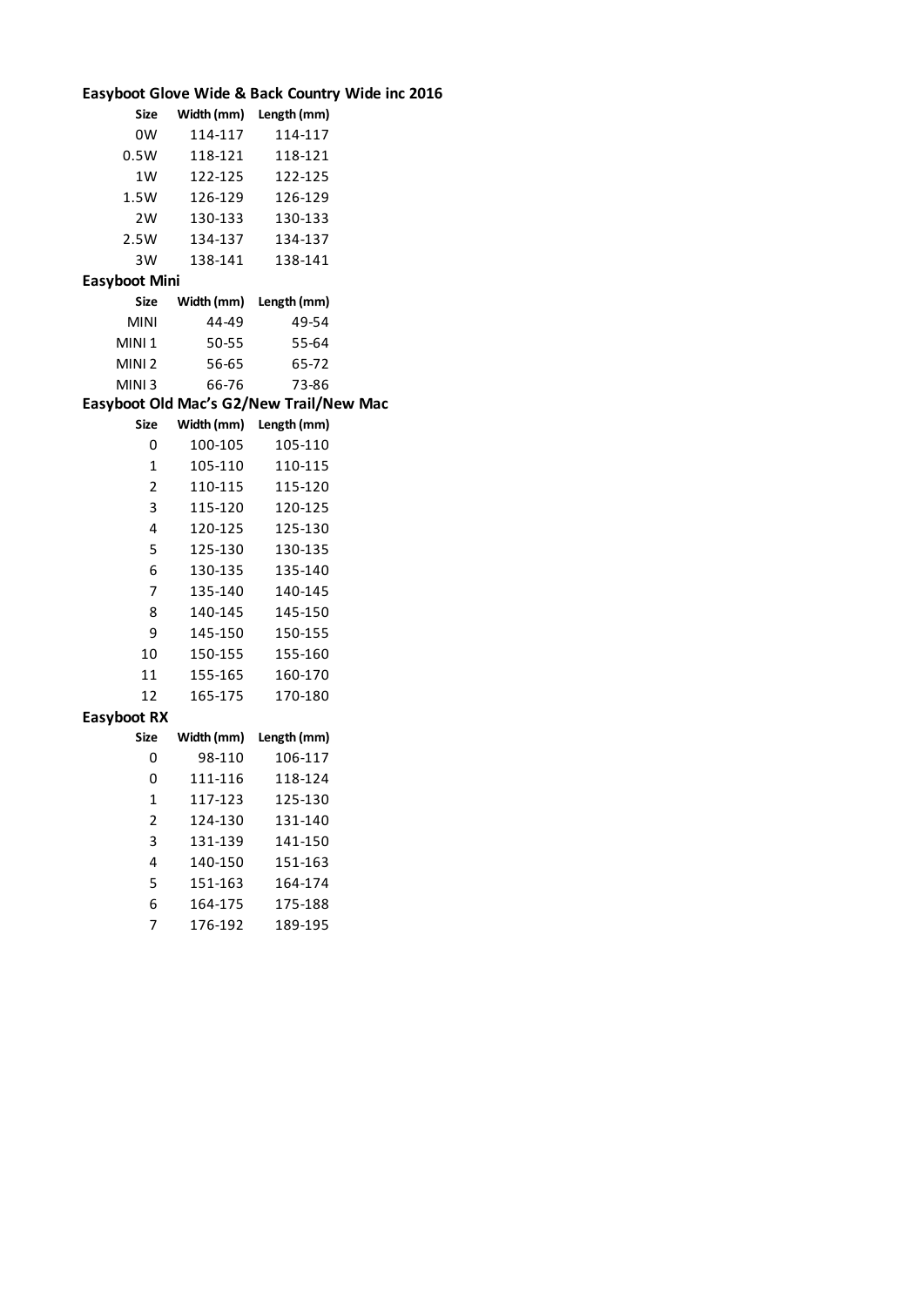#### **Easyboot Sneaker Narrow**

Possibly come up slightly small from my testing

| Size          | Width (mm) | Length (mm) |
|---------------|------------|-------------|
| 0             | 80-90      | 95-105      |
| 0             | 90-100     | 105-115     |
| 1             | 100-110    | 115-125     |
| $\mathcal{P}$ | 110-120    | 125-135     |
| 3             | 120-130    | 135-145     |
| 4             | 130-140    | 145-155     |
| 5             | 140-150    | 155-165     |
|               |            |             |

#### **Easyboot Sneaker**

Possibly come up slightly small from my testing, a 130mm wide foot was too big for the size 3 boot.

| Size          | Width (mm) | Length (mm) |
|---------------|------------|-------------|
| 0             | 90-100     | 95-105      |
| 0             | 100-110    | 105-115     |
| 1             | 110-120    | 115-125     |
| $\mathcal{P}$ | 120-130    | 125-135     |
| 3             | 130-140    | 135-145     |
| 4             | 140-150    | 145-155     |
| 5             | 150-160    | 155-165     |
|               |            |             |

#### **Easyboot Zip**

| <b>Size</b>   | Width (mm) | Length (mm) |
|---------------|------------|-------------|
| ŋ             | 77-97      | 77-97       |
| 1             | 98-119     | 98-119      |
| $\mathcal{P}$ | 120-136    | 120-136     |
| Κ             | 137-162    | 137-162     |
| Δ             | 163-180    | 163-180     |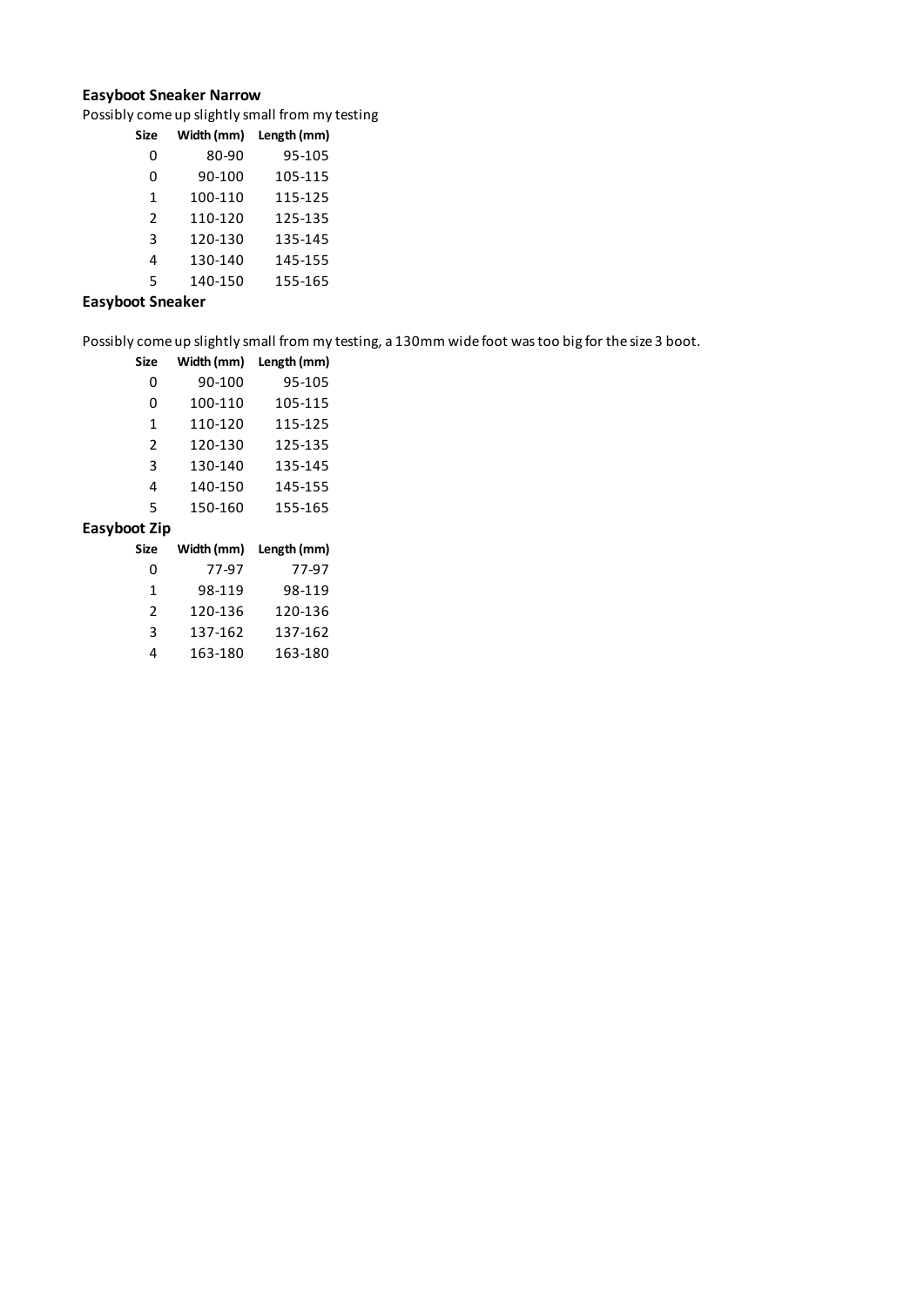

## **Equine Fusion Jogging Shoes**

#### **Active, All Terrain, Trekking, Recovery, Ultra, Ultimate**

Trekking seems to come up small on upright hooves. Recovery comes up big due to the thinner material to allow room for hoof bandages.

| <b>Size</b>       | Width (mm)       | Length (mm) |
|-------------------|------------------|-------------|
| 7                 | Up to 70         | 66-75       |
| 7 Slim            | Up to 63.5       | 66-75       |
| 8                 | Up to 80         | 75-85       |
| 8 Slim            | Up to 73.5       | 75-85       |
| 9                 | Up to 90         | 86-95       |
| 9 Slim            | Up to 83.5       | 86-95       |
| 10                | <b>Up to 100</b> | 96-105      |
| 10 Slim           | Up to 93.5       | 96-105      |
| 11                | Up to 110        | 106-115     |
| 11 Slim           | Up to 103.5      | 106-115     |
| 12                | Up to 120        | 116-125     |
| 12 Slim           | Up to 113.5      | 116-125     |
| 13                | Up to 130        | 126-135     |
| 13 Slim           | Up to 123.5      | 126-135     |
| 14                | Up to 140        | 136-145     |
| 14 Slim           | Up to 133.5      | 136-145     |
| 15                | Up to 150        | 146-155     |
| 15 Slim           | Up to 143.5      | 146-155     |
| 16                | Up to 160        | 155-165     |
| 16 Slim           | Up to 153.5      | 155-165     |
| All Terrain Ultra |                  |             |
| <b>Size</b>       | Width (mm)       | Length (mm) |
| 10                | Up to 95         | 91-100      |
| 10 Slim           | Up to 85         | 91-100      |
| 11                | Up to 105        | 101-110     |
| 11 Slim           | Up to 95         | 101-110     |
| 12                | Up to 115        | 111-120     |
| 12 Slim           | Up to 105        | 111-120     |
| 13                | Up to 125        | 121-130     |
| 13 Slim           | Up to 115        | 121-130     |
| 14                | <b>Up to 135</b> | 131-140     |
| 14 Slim           | Up to 125        | 131-140     |
| 15                | Up to 145        | 141-150     |
| 15 Slim           | <b>Up to 135</b> | 141-150     |
| 16                | Up to 155        | 151-160     |
| 16 Slim           | <b>Up to 145</b> | 151-160     |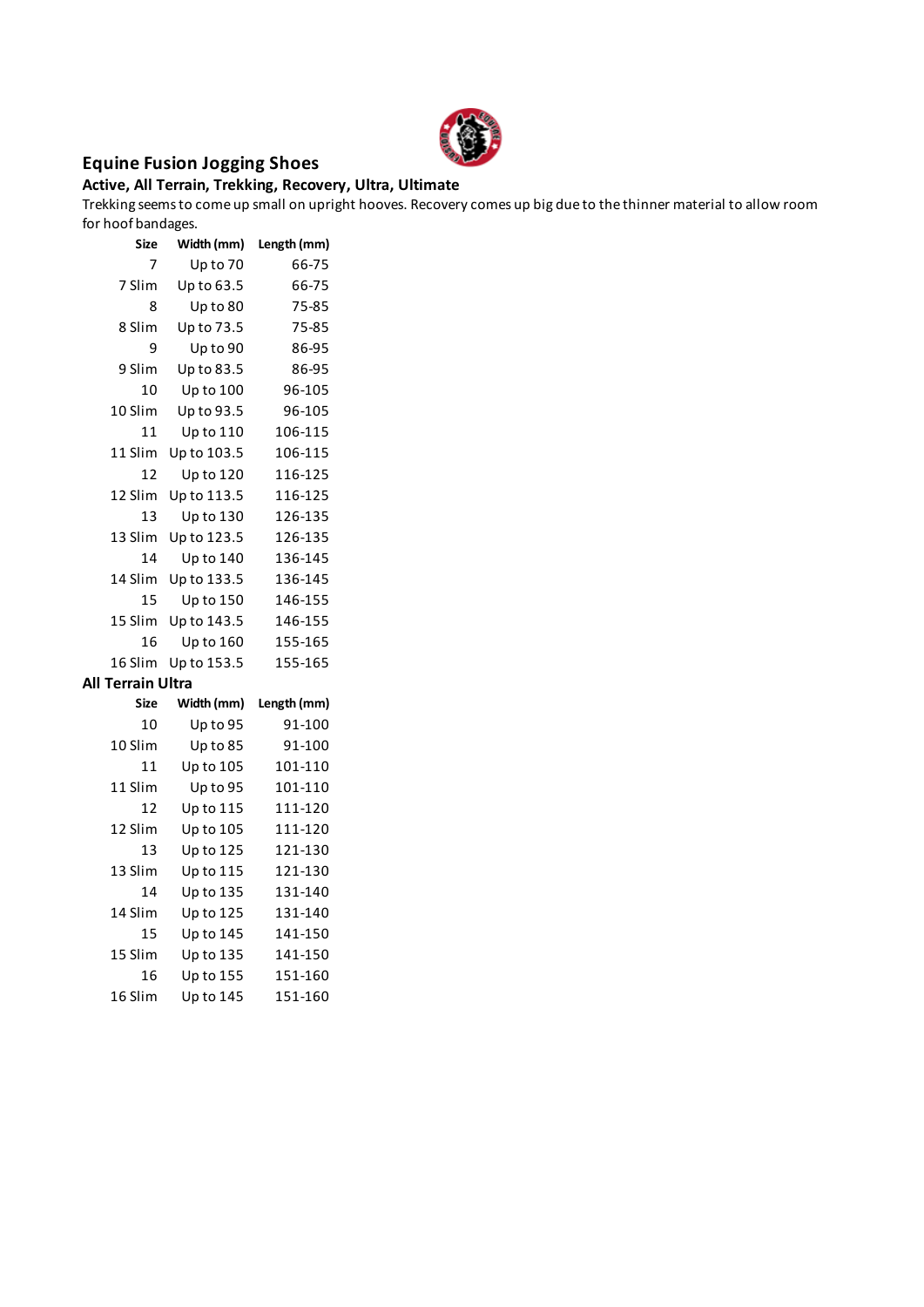#### **Evo Boot**

| Size        | Width (mm) | Length (mm) |
|-------------|------------|-------------|
| 0           | 96-99      | 109-114     |
| 0           | 100-103    | 114-119     |
| 0W          | 104-107    | 119-124     |
| 1           | 108-111    | 124-129     |
| 1W          | 112-117    | 126-131     |
| 2           | 115-118    | 129-134     |
| 2W          | 118-123    | 131-136     |
| 3           | 123-128    | 134-139     |
| 3W          | 128-131    | 134-139     |
| 3WW         | 131-138    | 136-143     |
| 4           | 138-142    | 138-143     |
| 4W          | 142-146    | 143-148     |
| 5 (planned) | 147-150    | 148-153     |

## **Explora Boot**

Explora boots are customisable by heat fitting, so sizes are a guidance only. Contact the manufacturer for more information if necessary.

 $\epsilon$ 

| Size          | Width (mm) | Length (mm) |
|---------------|------------|-------------|
| E1            | 95-105     | 105-115     |
| 1             | 105-115    | 110-120     |
| F2            | 105-115    | 115-125     |
| $\mathcal{P}$ | 115-125    | 120-130     |
| F3            | 115-125    | 125-135     |
| 3             | 125-135    | 130-140     |
| F4            | 125-135    | 135-145     |
| 4             | 135-145    | 140-150     |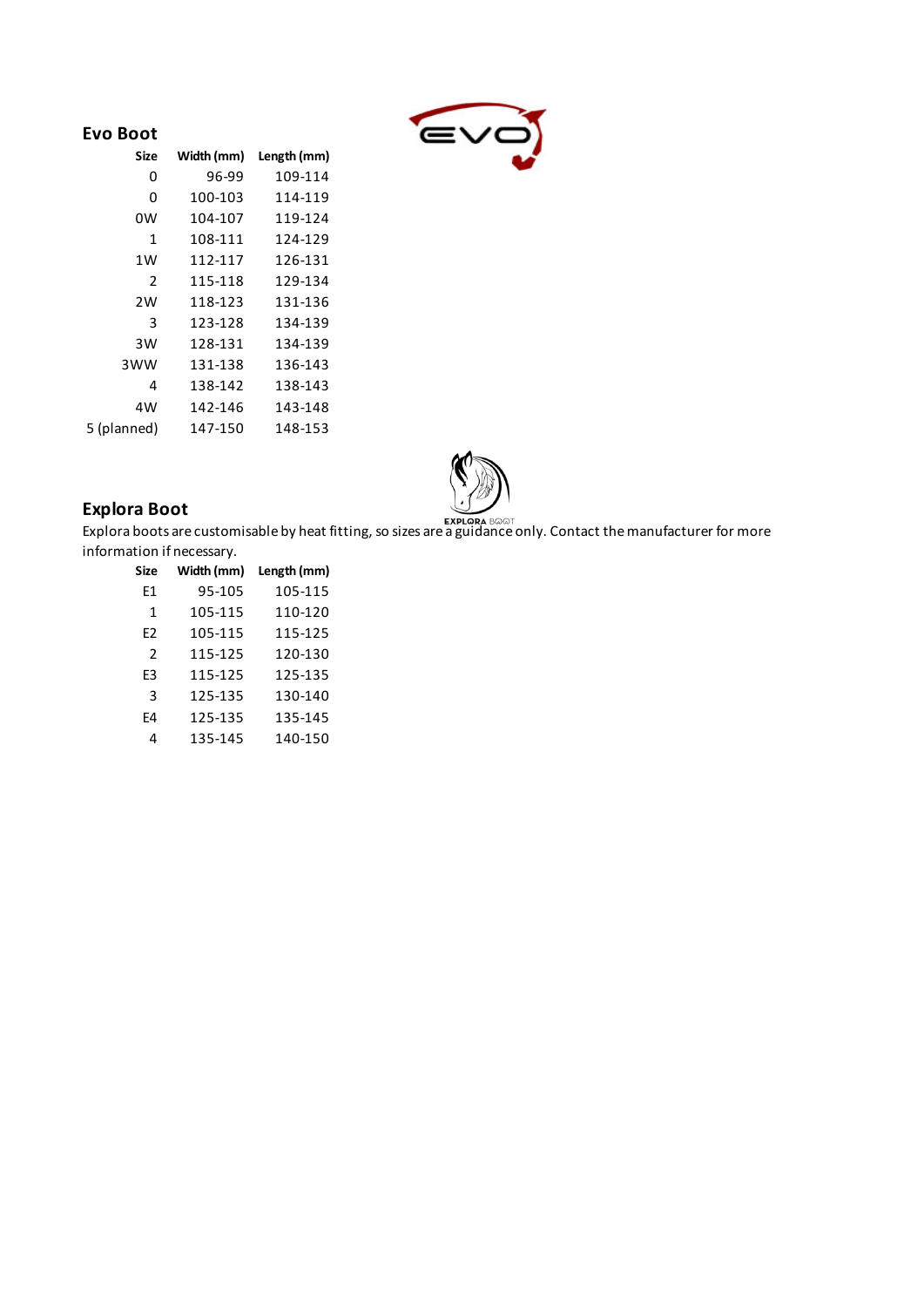

## **Flex Hoof Boot**

FlexHorse boots work fine even if they are a little bit loose or snug. If you are unsure of the best size take photo with measuring tape and send it to the manufacturer by email.

More half sizes due soon

| Size | Width (mm) | Length (mm) |
|------|------------|-------------|
| 80   | 75-85      | 80-90       |
| 85   | 80-90      | 85-95       |
| 90   | 85-95      | 90-100      |
| 95   | 90-100     | 95-105      |
| 100  | 95-105     | 100-110     |
| 105  | 100-110    | 105-115     |
| 110  | 105-115    | 110-120     |
| 115  | 110-120    | 115-125     |
| 120  | 115-125    | 120-130     |
| 125  | 120-130    | 125-135     |
| 130  | 125-135    | 130-140     |
| 135  | 130-140    | 135-145     |
| 140  | 135-145    | 140-150     |
| 145  | 140-150    | 145-155     |
| 150  | 145-150    | 150-160     |



### **Floating Boots**

M is front shape, p is hind shape. Can be heat adapted. Size charts for 2014&2019 models

| Size  | Width (mm) | Length (mm) |
|-------|------------|-------------|
| Tight |            |             |
| M00   | 110-115    | 110-120     |
| M0    | 115-121    | 110-130     |
| M1    | 121-126    | 115-135     |
| M2    | 127-134    | 122-142     |
| M2w   | 134-141    | 124-144     |
| M3    | 141-147    | 127-147     |
| M3w   | 147-155    | 129-149     |
| P00   | 102-107    | 110-120     |
| PO    | 107-112    | 107-127     |
| P1    | 112-117    | 110-135     |
| P2    | 118-126    | 120-140     |
| P2w   | 126-130    | 123-143     |
| P3    | 130-138    | 125-147     |
| P3w   | 138-146    | 127-147     |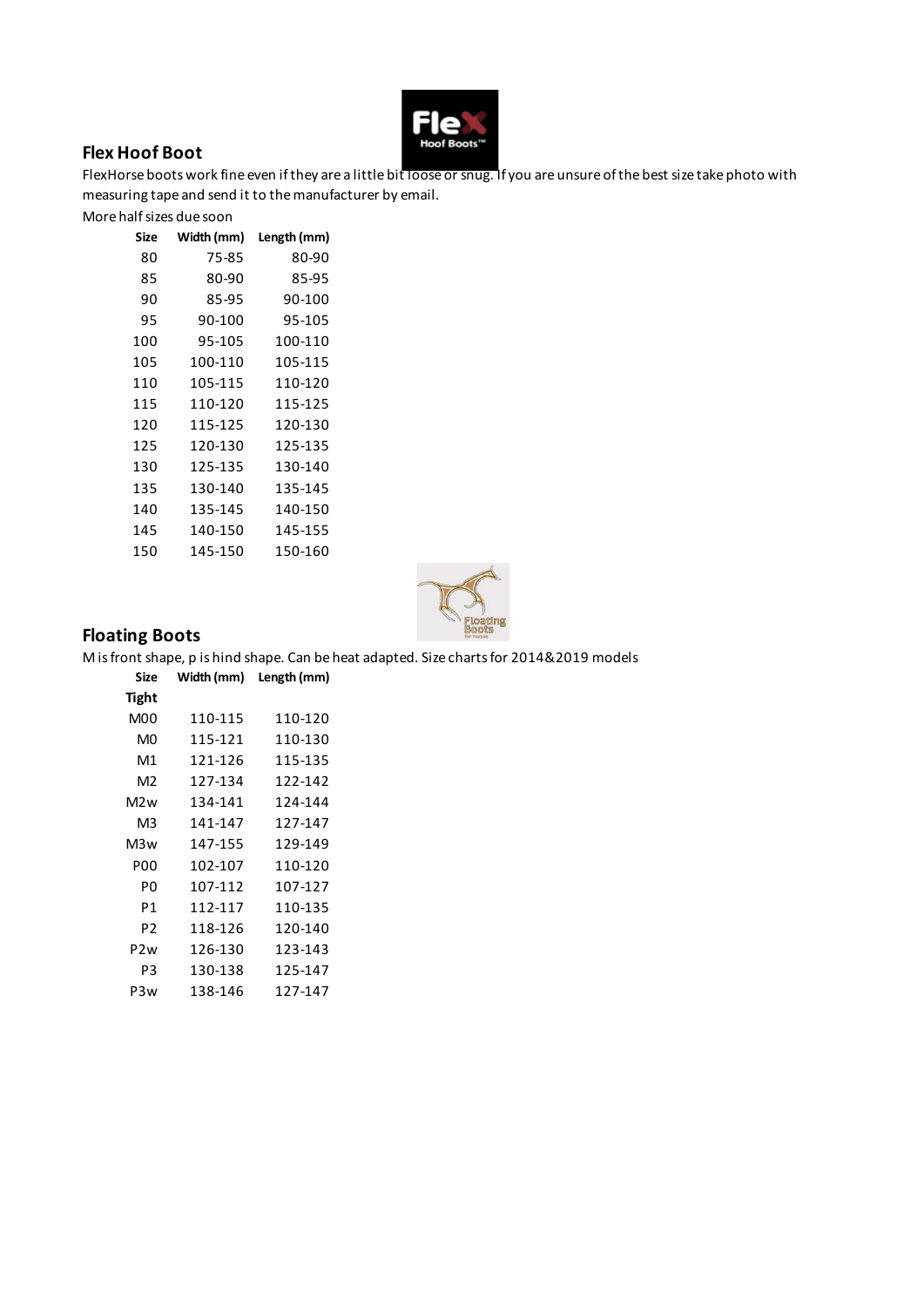# **Renegade Boots**

| <b>Renegade Classic</b> |            |             |  |
|-------------------------|------------|-------------|--|
| <b>Size</b>             | Width (mm) | Length (mm) |  |
| 0                       | 108        | 127         |  |
| 0                       | 116        | 127         |  |
| 1                       | 121        | 134         |  |
| $\mathfrak{p}$          | 127        | 140         |  |
| 2W                      | 133        | 140         |  |
| 2WW                     | 140        | 140         |  |
| 4WW                     | 152        | 152         |  |



#### **Vipers**

Allow 5mm of clearance between hoof measurement and boot measurement on length and width

| Size    |     | Width (mm) Length (mm) |
|---------|-----|------------------------|
| 120x110 | 105 | 115                    |
| 125x115 | 110 | 120                    |
| 125x120 | 115 | 120                    |
| 125x125 | 120 | 120                    |
| 130x120 | 115 | 125                    |
| 130x125 | 120 | 125                    |
| 135x130 | 125 | 130                    |
| 135x135 | 130 | 130                    |
| 140x130 | 125 | 135                    |
| 140x135 | 130 | 135                    |
| 140x140 | 135 | 135                    |
| 145x145 | 140 | 140                    |
| 150x150 | 150 | 150                    |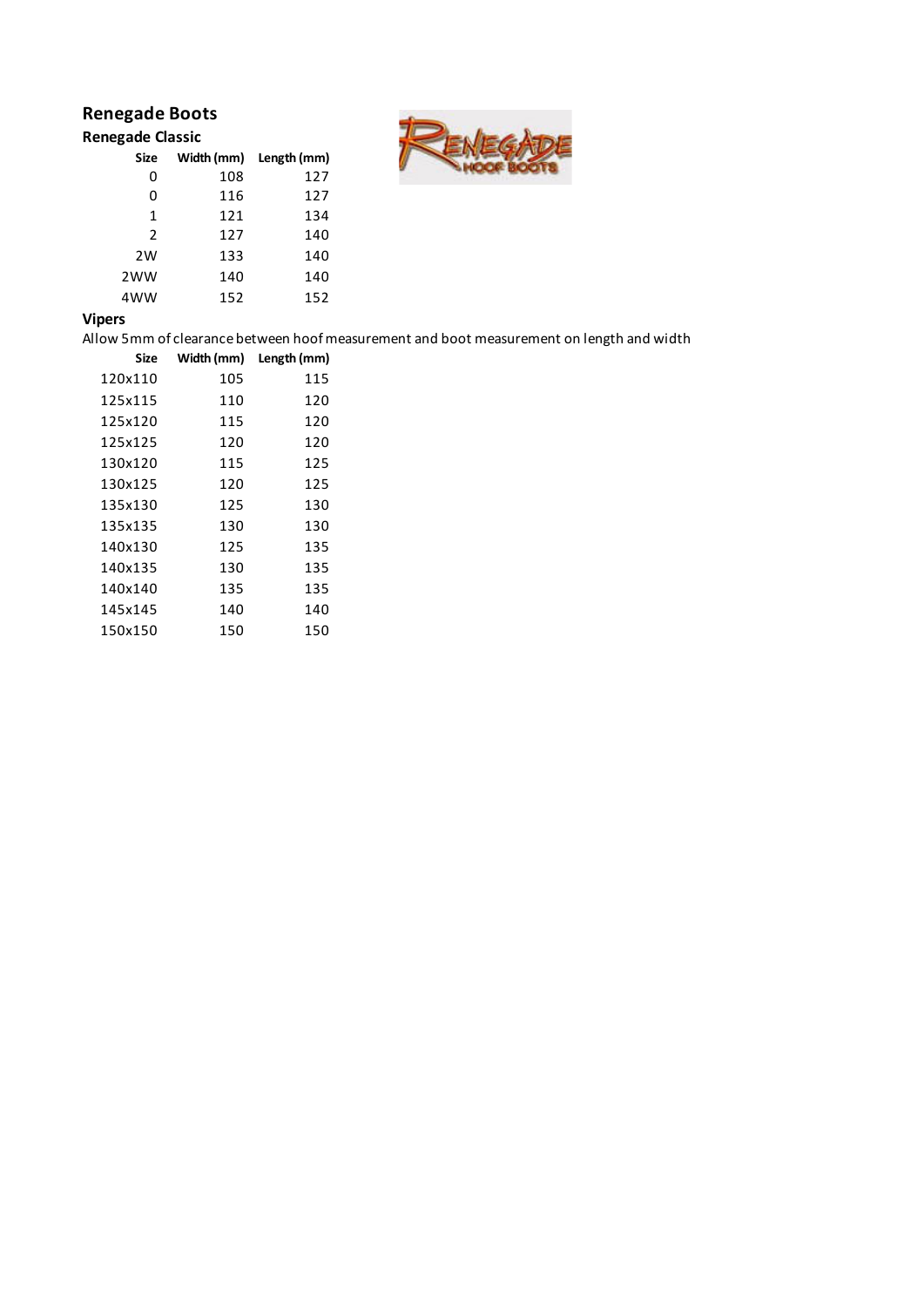## **Scoot Boots**

| <b>Size</b>    | Width (mm) | Length (mm) |
|----------------|------------|-------------|
| M00            | 75-80      | 80          |
| M <sub>0</sub> | 80-85      | 85          |
| M1             | 85-100     | 90          |
| M <sub>2</sub> | 90-105     | 95          |
| M <sub>3</sub> | 95-110     | 100         |
| 0              | 100-115    | 100         |
| 0 Slim         | 95-105     | 105         |
| 0 Regular      | 105-120    | 105         |
| 1 Slim         | 100-110    | 110         |
| 1 Regular      | 110-125    | 110         |
| 2 Slim         | 105-115    | 115         |
| 2 Regular      | 115-130    | 115         |
| 3 Slim         | 110-120    | 120         |
| 3 Regular      | 120-135    | 120         |
| 4 Slim         | 115-125    | 125         |
| 4 Regular      | 125-140    | 125         |
| 5 Slim         | 120-130    | 130         |
| 5 Regular      | 130-145    | 130         |
| 6 Slim         | 125-135    | 135         |
| 6 Regular      | 135-150    | 135         |
| 7 Slim         | 135-145    | 140         |
| 7 Regular      | 135-155    | 140         |
| 8 Regular      | 140-160    | 145         |
| 9 Regular      | 145-165    | 150         |
| 10 Regular     | 150-170    | 155         |
| 11 Regular     | 155-175    | 160         |

## **Swiss Galoppers**

|  | Size | Width (mm)  | Length (mm) |
|--|------|-------------|-------------|
|  | SG4  | 114-120     | 119-130     |
|  | SG5  | $121 - 127$ | 126-137     |
|  | SG6  | 128-135     | 134-145     |
|  | SG7  | 136-144     | 143-156     |



**Turf King** 

## **Turf King II**

| Size | Width (mm) | Length (mm) |
|------|------------|-------------|
| 0    | 116        | 116         |
| 1    | 122        | 122         |
| 2    | 128        | 128         |
| 3    | 134        | 134         |
| 4    | 140        | 140         |
| 5    | 145        | 145         |
| 6    | 152        | 152         |
| 7    | 158        | 158         |